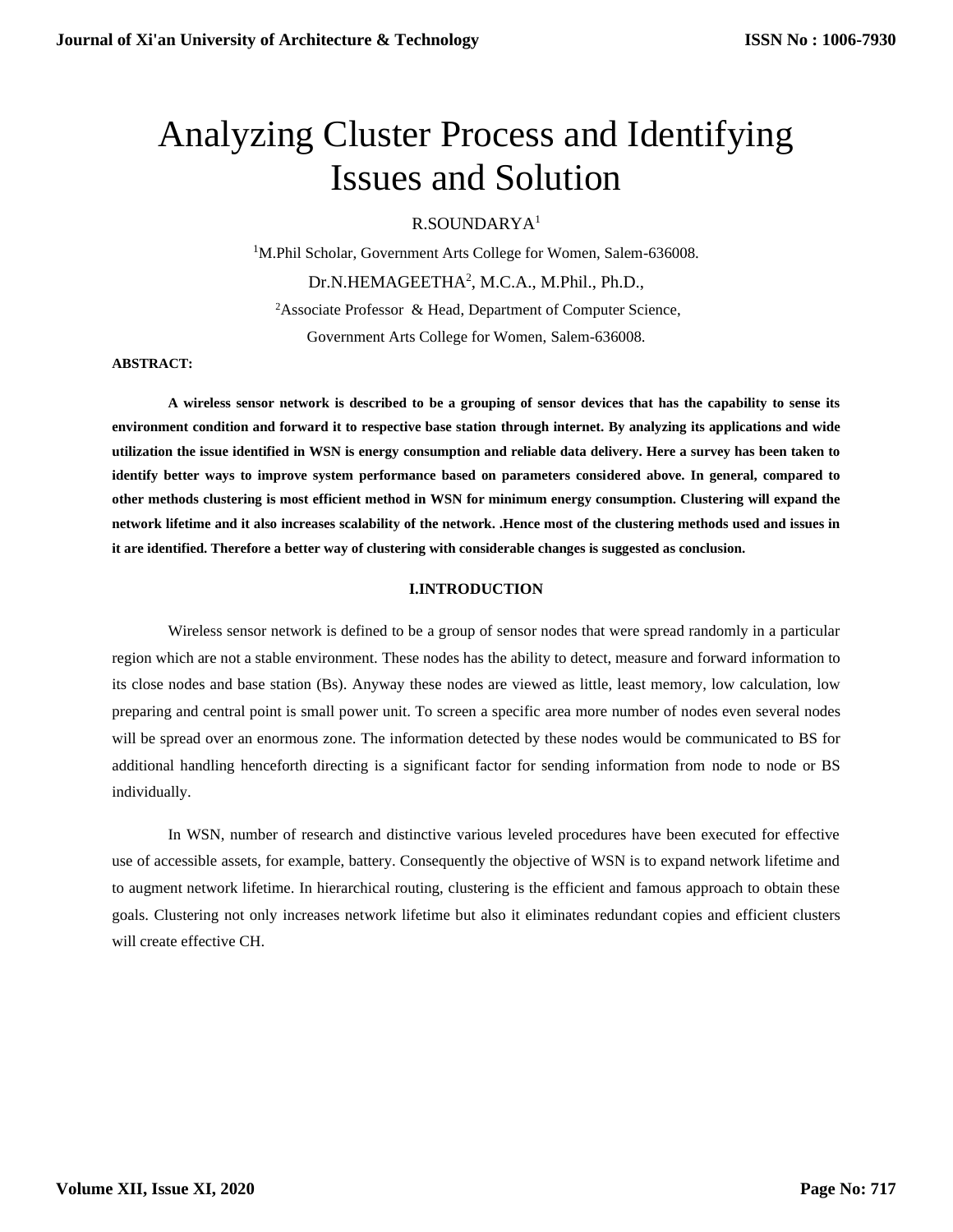

Figure 1: Classification of routing protocols in WSN

By executing clustering a sensor organization will viewed as versatile. Cluster head (CH) is represented as head of the group. The CH determination is done either by sensor in the locale or clusters allocated by the organization maker. For efficient data transmission, diverse clustering algorithm has been created. Here group based information transmission is likewise supposed to be energy productive routing in WSNs. Consequently in a progressive organization, nodes with high energy will be considered as CH and move the information through low energy hubs which are used to perform detecting measure.

# **Clustering Advantages:**

1. By fixing the route set up inside the cluster, clustering reduces the size of routing table that was stored in individual nodes.

2. Clustering can conserve communication bandwidth since it limits the scope of inter-cluster interactions to CHs and avoids redundant exchange of messages among sensor nodes.

3. CH has the responsibility to extending network lifetime by efficient utilization of individual sensors energy and it also leads to network lifetime by implementing efficient management strategies.

4. Topology maintenance will automatically reduce through implementing clustering because it only cares on CH and communication in it.

5. A CH can perform data aggregation in its cluster and decrease the number of redundant packets.

6. A CH can reduce the rate of energy consumption by scheduling activities in the cluster.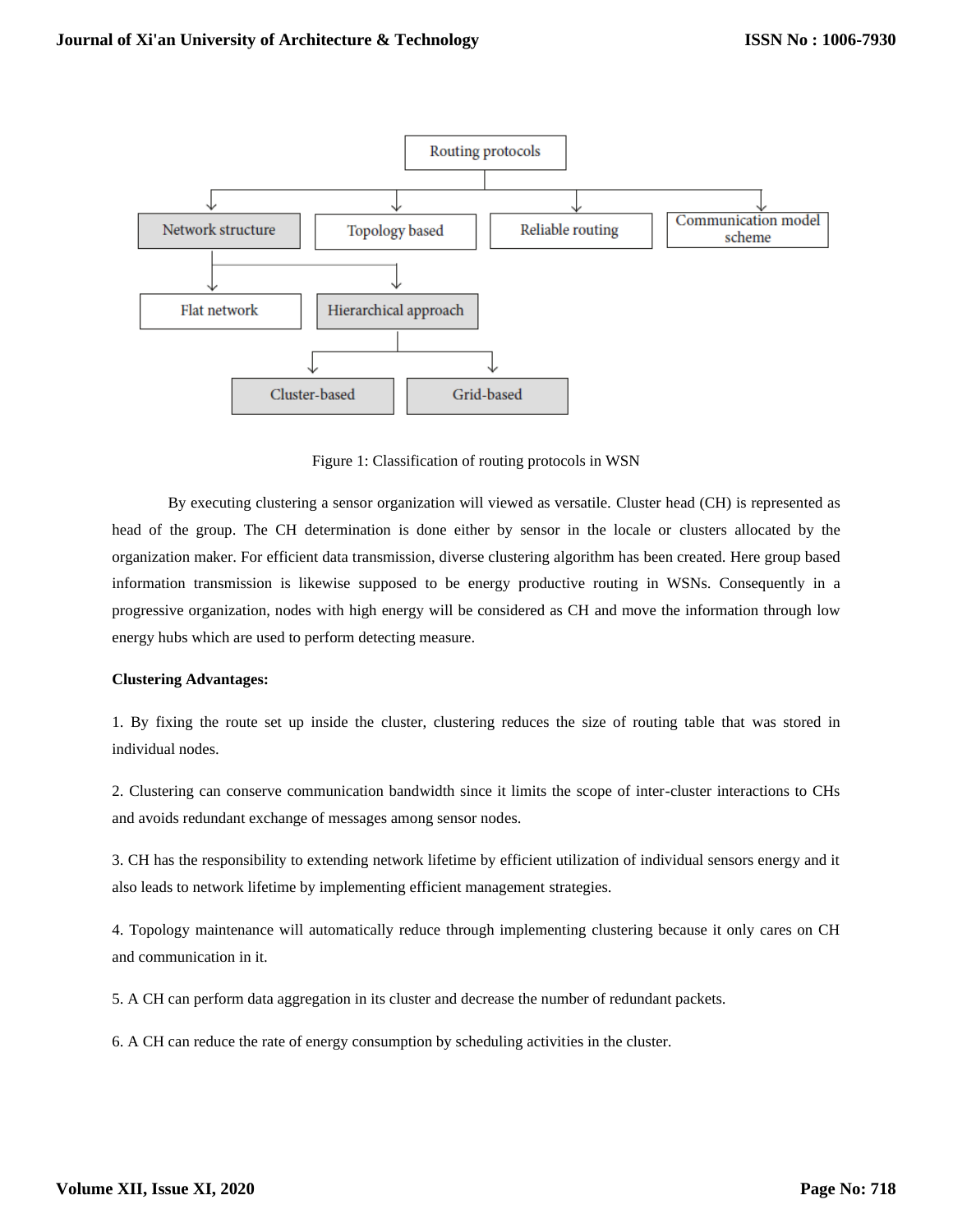#### **Heterogeneous wireless sensor networks:**

The greater part of the protocols created for heterogeneous organizations depended on energy efficient and the vast majority of them are grouping methods which can be estimated adequately and energy protection for WSNs. In remote sensor organization, lifetime and reliability of the network is accomplished by heterogeneity. Heterogeneous sensor networks are a lot of valuable in genuine arrangements since they are all the more near genuine circumstances.

There are three common types of resource heterogeneity in sensor nodes: computational heterogeneity, link heterogeneity and energy heterogeneity.

- $\triangleright$  Computational heterogeneity is depicted to be all the more impressive in light of the fact that it has great chip and more memory contrasted with ordinary hubs. With these ground-breaking assets, the heterogeneous hubs can give complex information preparing and more stockpiling.
- $\triangleright$  Link heterogeneity is characterized to be availability network which has high transmission capacity and significant distance organization and handset contrasted with typical hub. Subsequently this achieves more dependable information transmission.
- $\triangleright$  Energy heterogeneity implies that the heterogeneous hub is line controlled or its battery is replaceable.

In this section, general description of WSN, clustering process and its advantages were discussed. Homogenous network and its types are described and in following section types of clustering and issues were identified.

# **II. CLUSTERING**

In WSNs, an outsized range of energy levels are generated thanks to the random choice of channels. Therefore, quantifying additional energy and process completely different possibilities for every energy level can lead to higher performance and improve energy potency. Before bunch method direct communication is processed and its disadvantages are mentioned.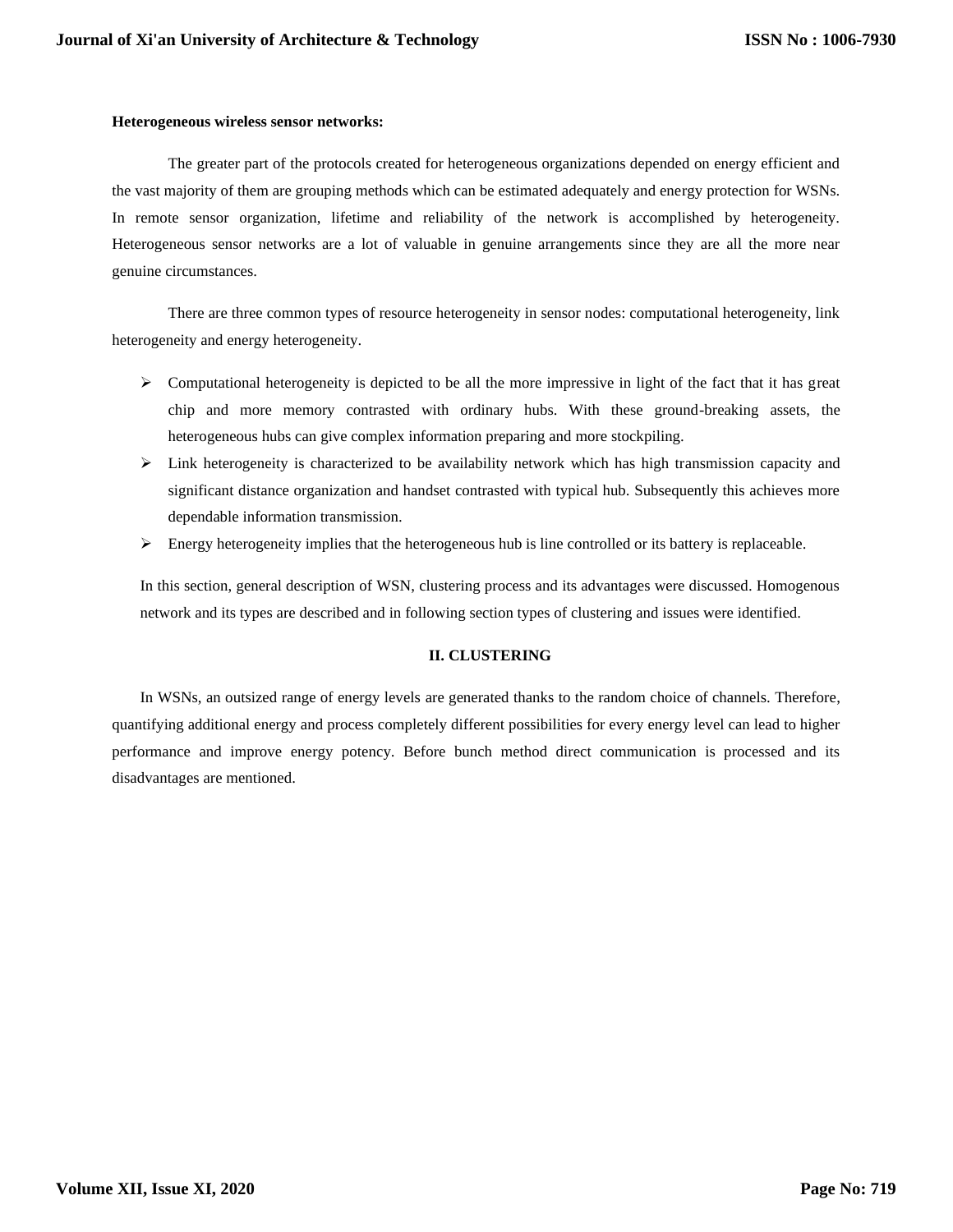## **Direct communication:**



The above chart shows the immediate correspondence of sensor nodes with base station or multi hop correspondence of organization. In reasonable energy utilization in direct correspondence is high which brings about expiry of sensor nodes in prior.

#### **Issues:**

- ➢ Direct correspondence or single-level correspondence isn't attainable for enormous scope network as WSN can't uphold long stretch correspondence.
- ➢ Direct correspondence has its weaknesses, for example, high energy utilization, duplication of information, and farthest hubs biting the dust rapidly

#### **Clustering:**

In clustering protocols the significant boundary to be considered is group arrangement cycle and number of cluster is significant. While framing cluster it should be even and number of messages sent during group should be minimized. In the event, the organization develops then intricacy of the calculation additionally increments linearly. Network performance can be improved by insightful cluster head choice selection. By choosing most ideal nodes the organization steadiness and generally network lifetime should be boosted.

In the majority of the procedures, CH decision depends on numerous boundaries like energy state and furthermore the area of the hub. Information collection is performed on the apparent information got by CH from part hubs; that is the reason it's actually considered on the grounds that the fundamental style challenge. It should even be idea of that the planned agglomeration algorithmic program should have the option to deal with totally extraordinary application necessities, as WSN is application subordinate. Another huge issue is to make positive that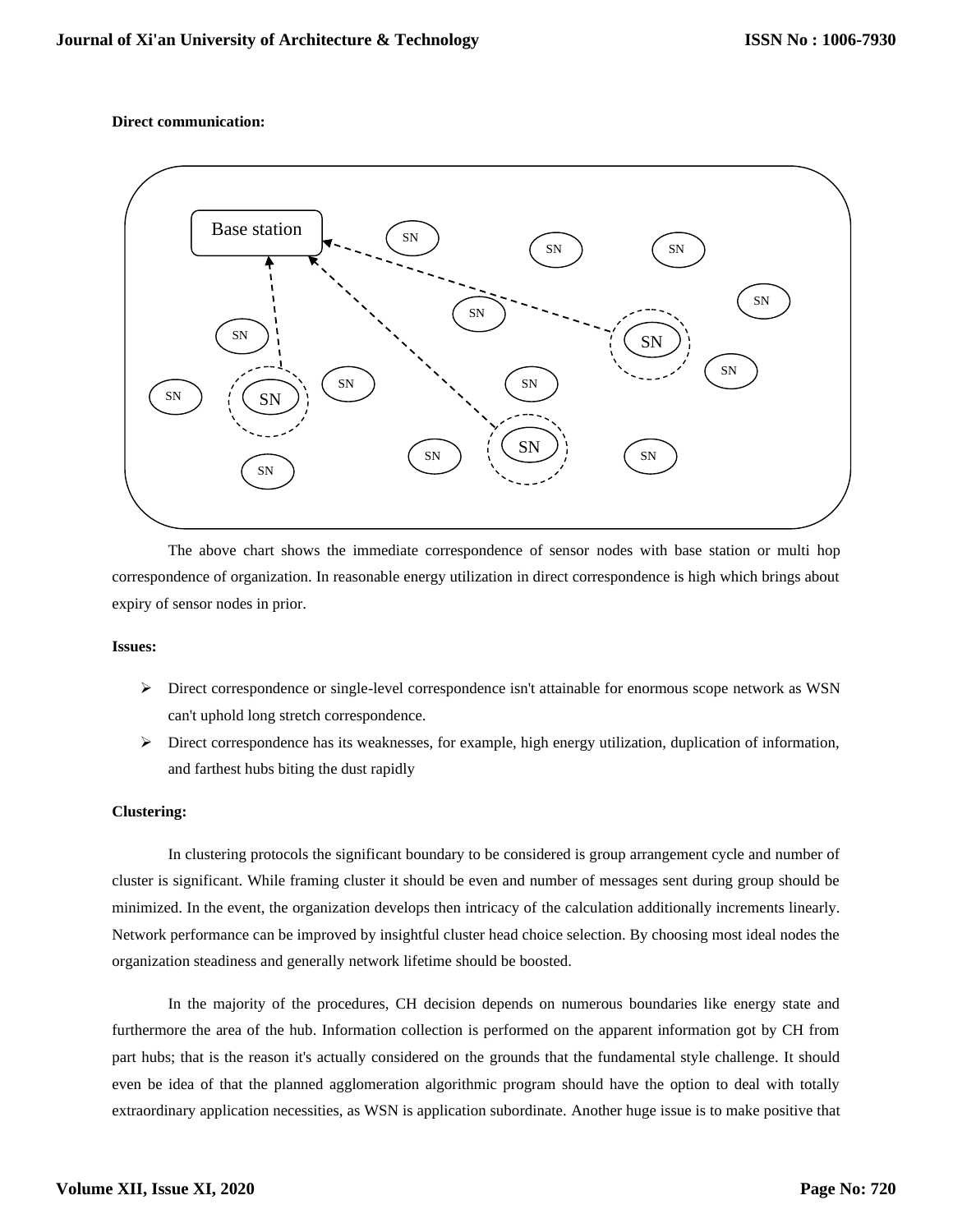the arranged algorithmic secure enough and may be utilized in applications any spot data is incredibly a huge load of fragile like a military application or prosperity observation.

**Clustering Parameters:** Clustering parameters that can directly or indirectly affect the cluster formation process are discussed below.

#### **Cluster Count:**

In the majority of existing strategies, number of group to be framed is predefined along these lines bunch development and bunch head choice leads to various group counts. It is a key boundary concerning grouping calculation productivity, which differs relying upon network size.

#### **Cluster Formation:**

The cluster formation process is incorporated and choice of bunch development is overseen by BS, in dispersed methodology the development of group is managed with no coordination. Subsequently through crossover approach we can use focal points of the two methodologies.

## **Intra cluster Communication:**

Within the cluster communication will be held among portable hubs in bunch and CH. The majority of the organization, sensor hubs legitimately speak with CH and it primarily rely upon the separation among hub and CH. at the point when the organization is in huge scope, multi bounce correspondence may likewise executed for intra bunch correspondence.



Figure 3: cluster based communication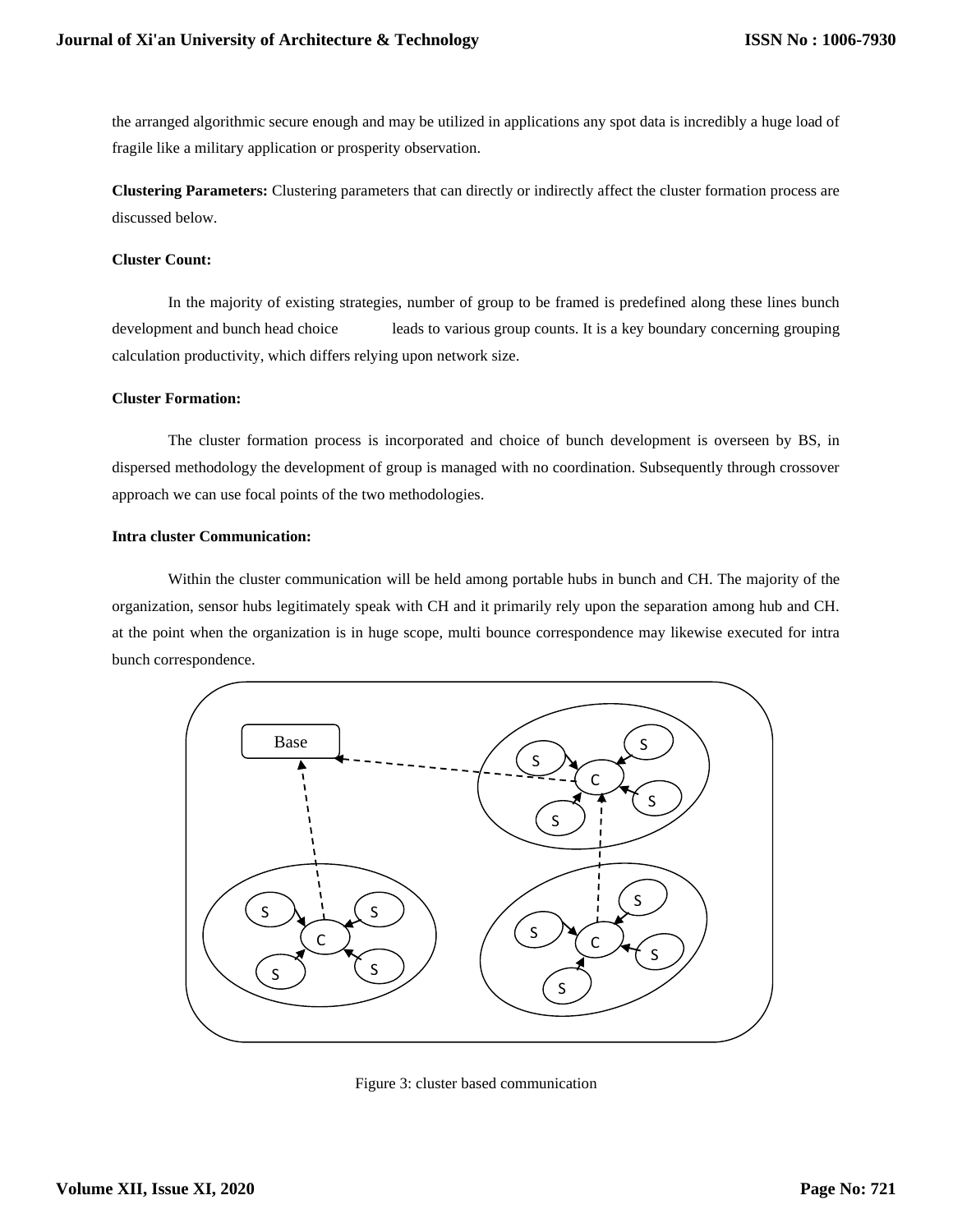# **Cluster Head Selection:**

In view of organization bunch head choice the general execution of the organization is assessed. In some proposed procedures, the bunch head is predefined (as a rule in heterogeneous conditions). By and large, the CH determination depends on different boundaries (good ways from hubs and focus, energy level, and so forth) or probabilistic methodology is utilized or it is done through any irregular procedure.

## **Few clustering algorithms:**

- 1. Low Energy Adaptive Clustering Hierarchy
- 2. Low Energy Adaptive Clustering Hierarchy Centralized
- 3. Cluster Chain Weighted Metrics
- 4. K-Means Algorithm
- 5. Cluster Head Election Using Fuzzy Logic
- 6. Unequal Clustering Size Model (UCS)
- 7. Non uniform Deterministic Node Distribution
- 8. Energy-Aware Distributed Clustering
- 9. LEACH-MAC
- 10. Energy-Aware Distributed Unequal Clustering

## **ISSUES IN CLUSTER:**

- ➢ A lightweight clustering algorithm is required because of the limited memory. Moreover, with these restrictions, it is very difficult to manage scalability and prolong network lifetime.
- ➢ There are more number of clustering algorithm available and few of them were listed above. In most of the algorithms cluster is formed based on energy and distance.
- $\triangleright$  For every transaction, cluster will be formed and cluster head will be selected based on residual energy.
- ➢ Once data transaction is completed cluster formation will be completed. For another transaction again cluster formation should be done.
- ➢ For cluster formation and cluster head selection, election process should be done for this more energy will be consumed when clusters are formed frequently.
- ➢ Similarly another issue focused is CH should deliver data to base station at the same time it will leads to collision.

# **Conclusion:**

In this paper, formation of clustering and various clustering techniques has been identified. Issues in direct communication and to overcome this issue clustering was implemented. It shows that clustering will reduce energy consumption and increases network lifetime. Various clustering algorithms were done based on distance and cluster head selection is done through residual energy. Issues found in clustering is frequent formation of clustering and